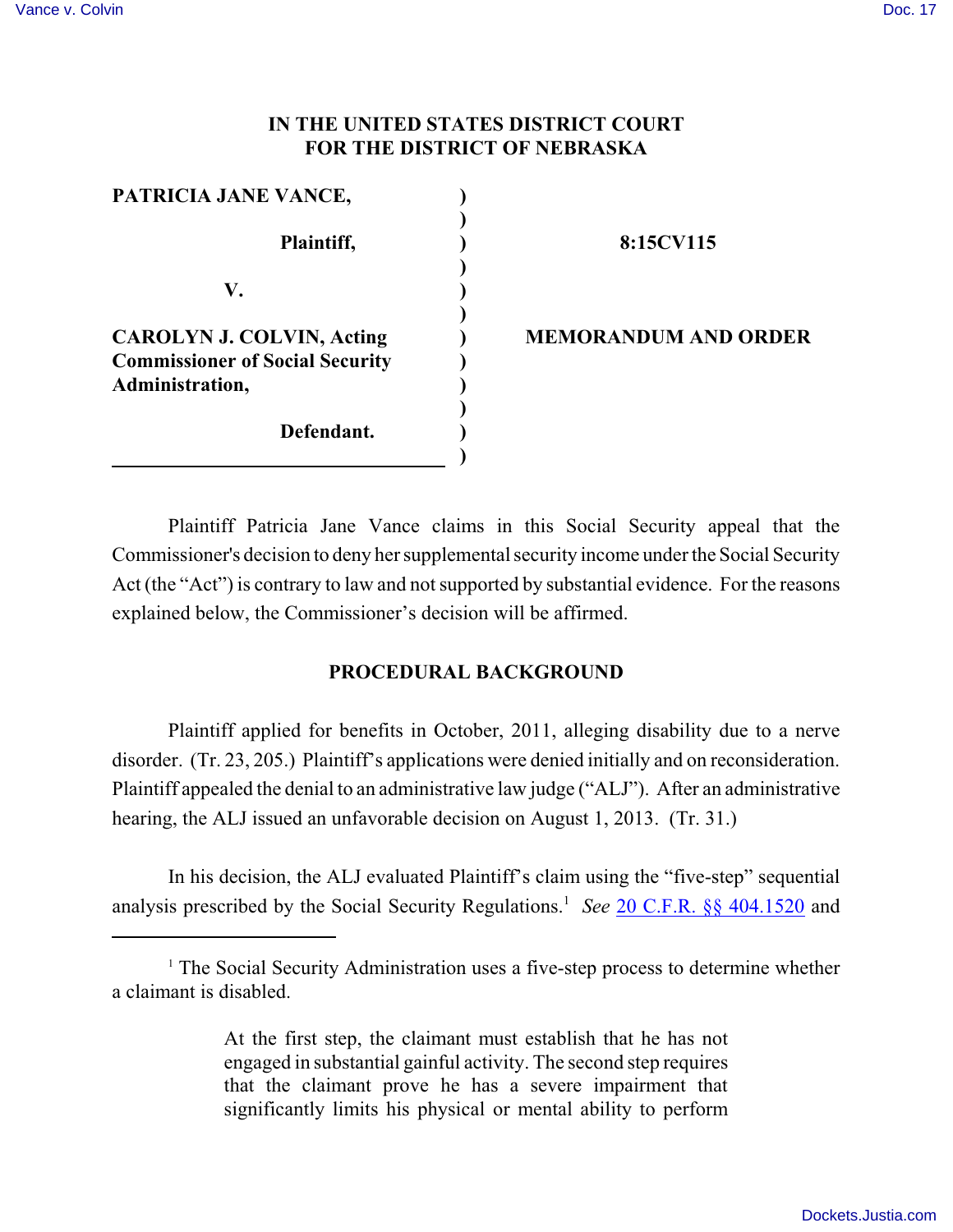[416.920](http://web2.westlaw.com/find/default.wl?rs=WLW11.07&rp=%2ffind%2fdefault.wl&vr=2.0&fn=_top&mt=208&cite=20+CFR+%C2%A7+416.920&sv=Split). In doing so, the ALJ found that Plaintiff has the severe impairments of inherited myopathy versus conversion disorder, adjustment disorder with mixed anxiety and depressed mood, and borderline intellectual functioning. (Tr. 25.) At step 3 of the sequential analysis, the ALJ determined that Plaintiff does not have an impairment or combination of impairments that meets or equals the severity of one contained in the Listings.<sup>2</sup> (Tr. 26.) The ALJ found that Plaintiff has the residual functional capacity ("RFC")<sup>3</sup> to perform a range of work activity that requires no more than a sedentary level of physical exertion, accommodates the use of a walker, and involves only unskilled, simple, routine, and repetitive work activity. (Tr. 27.) The ALJ stated that although Plaintiff has no past relevant work, there are jobs in the national economy that Plaintiff is able to perform. (Tr. 30.) Therefore, the ALJ concluded that Plaintiff was not entitled to benefits.

Plaintiff requested review of the ALJ's decision by the Appeals Council of the Social Security Administration ("Appeals Council"). The Appeals Council denied review, making the ALJ's decision the final decision of the Commissioner of Social Security.

# *Gonzales v. Barnhart*[, 465 F.3d 890, 894 \(8th Cir. 2006](http://web2.westlaw.com/find/default.wl?vr=2.0&fn=_top&rs=WLW15.01&rp=%2ffind%2fdefault.wl&cite=465+f.3d+894)).

.

<sup>2</sup> The Listings consist of an index of presumptively disabling impairments.

<sup>3</sup> RFC, or "residual functional capacity," is what the claimant is able to do despite limitations caused by all of the claimant's impairments. *Lowe v. Apfel*[, 226 F.3d 969, 972](https://a.next.westlaw.com/Document/I644b3e70798e11d98c82a53fc8ac8757/View/FullText.html?transitionType=UniqueDocItem&contextData=(sc.UserEnteredCitation)&userEnteredCitation=226+f.3d+969) [\(8th Cir. 2000](https://a.next.westlaw.com/Document/I644b3e70798e11d98c82a53fc8ac8757/View/FullText.html?transitionType=UniqueDocItem&contextData=(sc.UserEnteredCitation)&userEnteredCitation=226+f.3d+969)).

basic work activities. If, at the third step, the claimant shows that his impairment meets or equals a presumptively disabling impairment listed in the regulations, the analysis stops and the claimant is automatically found disabled and is entitled to benefits. If the claimant cannot carry this burden, however, step four requires that the claimant prove he lacks the RFC to perform his past relevant work. Finally, if the claimant establishes that he cannot perform his past relevant work, the burden shifts to the Commissioner at the fifth step to prove that there are other jobs in the national economy that the claimant can perform.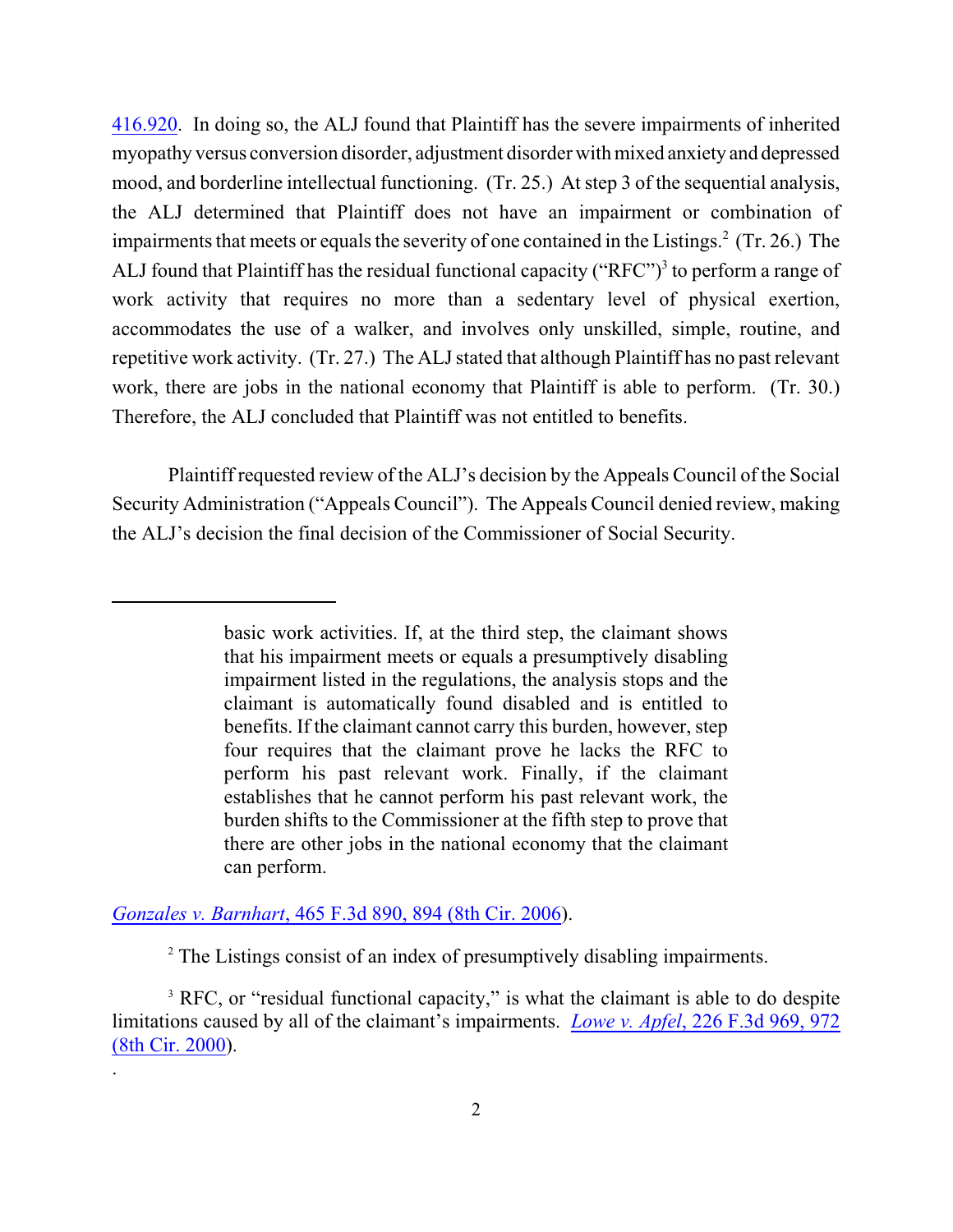Plaintiff makes several arguments on appeal. First, she contends the ALJ failed to properly evaluate whether she met Neurological Listing 11.17, and Listing 12.05, which pertains to intellectual disability. Second, Plaintiff maintains that the ALJ's credibility determination is not supported by substantial evidence. Third, Plaintiff argues that the ALJ's RFC assessment is flawed because the ALJ improperly weighed the opinion of Plaintiff's treating physician. Finally, Plaintiff claims that the hypothetical question posed to the vocational expert was improper and does not constitute reliable, substantial evidence. The Court will consider each of these arguments below.

# **ANALYSIS**

A denial of benefits by the Commissioner is reviewed to determine whether the denial is supported by substantial evidence on the record as a whole. *[Hogan v. Apfel](http://www.westlaw.com/find/default.wl?rs=CLWP3.0&vr=2.0&cite=239+F.3d+958)*, 239 F.3d 958, [960 \(8th Cir. 2001\)](http://www.westlaw.com/find/default.wl?rs=CLWP3.0&vr=2.0&cite=239+F.3d+958) (quotation omitted). "Substantial evidence is less than a preponderance, but is enough that a reasonable mind would find it adequate to support the Commissioner's conclusion." *Id.* [at 960-61](http://www.westlaw.com/find/default.wl?rs=CLWP3.0&vr=2.0&cite=239+F.3d+960). Evidence that both supports and detracts from the Commissioner's decision must be considered, but the decision may not be reversed merely because substantial evidence exists for a contrary outcome. *See [Moad v. Massanari](http://www.westlaw.com/find/default.wl?rs=CLWP3.0&vr=2.0&cite=260+F.3d+887)*, 260 [F.3d 887, 890 \(8th Cir. 2001\)](http://www.westlaw.com/find/default.wl?rs=CLWP3.0&vr=2.0&cite=260+F.3d+887).

# **1. Listings**

Plaintiff argues that the ALJ improperly found, at step three of the sequential analysis, that Plaintiff's impairments did not meet or equal a Listing. "The claimant bears the burden of demonstrating that his impairment matches all the specified criteria of a listing." *[McDade](https://a.next.westlaw.com/Document/I0c4f6b86f85b11e28503bda794601919/View/FullText.html?transitionType=UniqueDocItem&contextData=(sc.DocLink)&userEnteredCitation=720+f.3d+994) v. Astrue*[, 720 F.3d 994, 1001 \(8th Cir. 2013](https://a.next.westlaw.com/Document/I0c4f6b86f85b11e28503bda794601919/View/FullText.html?transitionType=UniqueDocItem&contextData=(sc.DocLink)&userEnteredCitation=720+f.3d+994)). "To establish equivalency, a claimant must present medical findings equal in severity to all the criteria for the one most similar listed impairment." *Carlson v. Astrue*[, 604 F.3d 589, 595 \(8th Cir. 2010](https://a.next.westlaw.com/Document/I7af3dab15c1e11dfae65b23e804c3c12/View/FullText.html?transitionType=UniqueDocItem&contextData=(sc.UserEnteredCitation)&userEnteredCitation=604+f.3d+589)) (quotation omitted). The Court finds that the ALJ's conclusions with respect to the Listings are supported by substantial evidence.

Plaintiff contends that the ALJ should have found her condition meets or equals a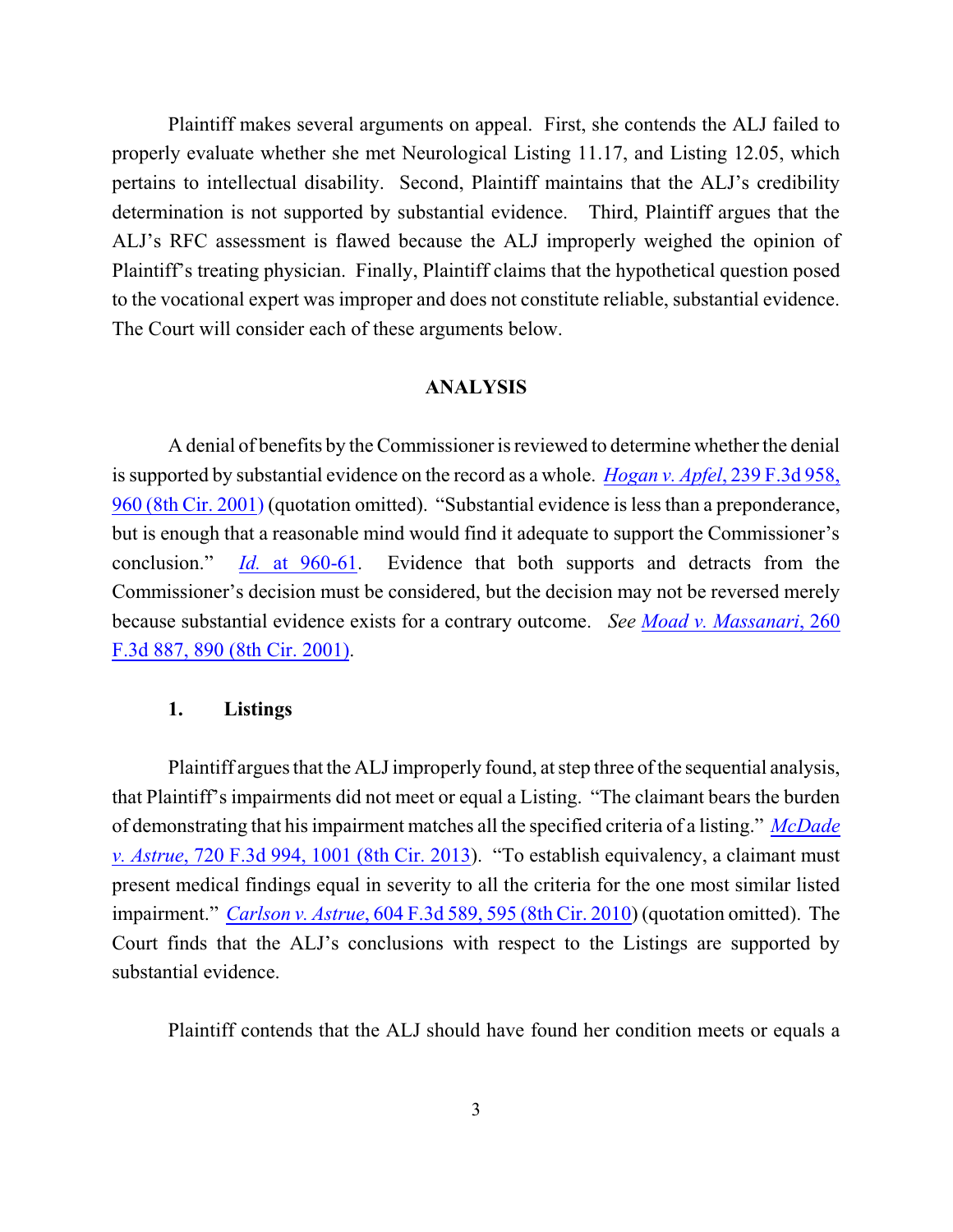Neurological Listing, in particular Listing 11.17.<sup>4</sup> This Listing encompasses "[d]egenerative disease not listed elsewhere, such as Huntington's chorea, Friedreich's ataxia, and spinocerebellar degeneration" with "[d]isorganization of motor function as described in 11.04B" or "[c]hronic brain syndrome." [20 C.F.R. Pt. 404, Subpt. P, App. 1, § 11.17](https://a.next.westlaw.com/Link/Document/FullText?findType=L&pubNum=1000547&cite=20CFRPT404SUBPTPAPP1&originatingDoc=I4572b18122ab11debc7bf97f340af743&refType=LQ&originationContext=document&transitionType=DocumentItem&contextData=(sc.Search)). Disorganization of motor function is defined as "[s]ignificant and persistent disorganization of motor function in two extremities, resulting in sustained disturbance of gross and dexterous movements, or gait and station." *[Id](https://a.next.westlaw.com/Link/Document/FullText?findType=L&pubNum=1000547&cite=20CFRPT404SUBPTPAPP1&originatingDoc=I5e7ac82640d911dfae65b23e804c3c12&refType=LQ&originationContext=document&transitionType=DocumentItem&contextData=(sc.Search))*.

The medical evidence supports the ALJ's conclusion that Plaintiff's condition does not meet the requirements of Listing 11.17. Plaintiff maintains that the medical evidence shows that she has neurological issues which cause her difficulty walking. However, for the most part, neurological testing has been normal. (Tr. 28.) Although a neurological examination in 2011 showed decreased sensation, weakness, and an abnormal gait, Plaintiff had mostly 5/5 strength in her extremities. (Tr. 256.) Further, an examination in 2012 showed a narrow gait, but muscle testing was 5/5, sensation was intact, and Plaintiff was able to lift herself from a seated to standing position without the use of her arms. (Tr. 28, 539.) After that appointment, there is no other evidence of treatment with a neurologist. While some evidence may suggest that Plaintiff has some difficulty walking, the "mere fact that some evidence may support a conclusion opposite to that reached by the Commissioner does not allow [a] Court to reverse the decision of the ALJ." *[Johnson v. Colvin](https://a.next.westlaw.com/Document/I970eec35106f11e5b4bafa136b480ad2/View/FullText.html?transitionType=UniqueDocItem&contextData=(sc.DocLink)&userEnteredCitation=788+f.3d+870)*, 788 F.3d 870, [873 \(8th Cir. 2015](https://a.next.westlaw.com/Document/I970eec35106f11e5b4bafa136b480ad2/View/FullText.html?transitionType=UniqueDocItem&contextData=(sc.DocLink)&userEnteredCitation=788+f.3d+870)) (quotation omitted).

Plaintiff also claims that the ALJ's opinion is cursory, and does not contain a sufficient discussion as to whether Plaintiff's condition meets Listing 11.17. She argues that this matter should be remanded so that the ALJ can provide a detailed analysis of evidence related to the Listing. In his discussion of the Neurological Listings, the ALJ did not go into much detail. However, the ALJ did state that he had evaluated medical and other evidence in conjunction with all the relevant severity criteria contained within the neurological series

<sup>4</sup> Plaintiff's briefing generally references "Neurological Listings." However, other than Listing 11.17, Plaintiff does not identify any other Neurological Listing that should have been specifically addressed. Due to this lack of specificity, the undersigned will only directly discuss Listing 11.17 in this Memorandum and Order.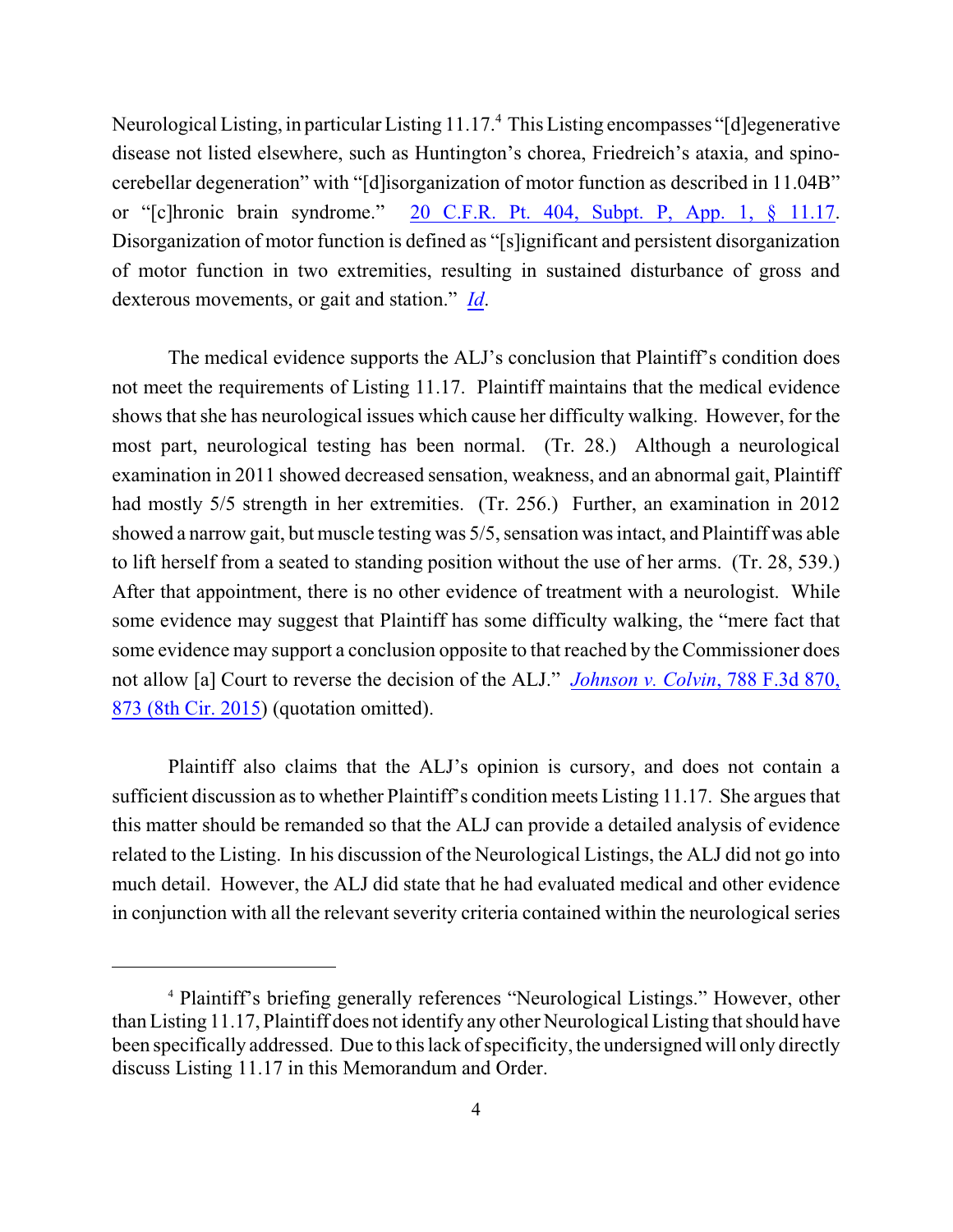of listed impairments. (Tr. 26.) The ALJ's discussion of medical evidence can be found in the portion of his opinion discussing Plaintiff's RFC.

Plaintiff seems to assert that the ALJ should not have considered the evidence related to the Listings in conjunction with the RFC determination. Plaintiff states that by doing so, the ALJ twisted the sequential analysis, which requires the Listings to be considered before the RFC. The undersigned disagrees that the ALJ actually formulated Plaintiff's RFC before considering the medical evidence related to the Listings. The fact that the ALJ's actual discussion of the medical evidence came later in the opinion was most likely motivated by a desire not to be redundant in his writing, especially in light of the overlapping nature of the medical evidence. *Brown v. Chater*[, 87 F.3d 963, 966 \(8th Cir.1996\)](http://www.westlaw.com/find/default.wl?rs=CLWP3.0&vr=2.0&cite=87+F.3d+963) (quotation omitted) ("An arguable deficiency in opinion-writing technique is not a sufficient reason for setting aside an administrative finding where ... the deficiency probably had no practical effect on the outcome of the case."). The ALJ stated that he had considered the medical evidence when evaluating the Listings. The fact that his actual discussion of the medical evidence came later in the opinion is of no real significance under the circumstances here.

Plaintiff also claims that she should have been found disabled under Listing 12.05, which pertains to intellectual disability. In order to meet this Listing, a claimant must have an intellectual disability (which is defined as significantly sub-average general intellectual functioning with deficits in adaptive functioning initially manifested prior to age 22). [20](https://a.next.westlaw.com/Link/Document/FullText?findType=L&pubNum=1000547&cite=20CFRPT404SUBPTPAPP1&originatingDoc=I5e7ac82640d911dfae65b23e804c3c12&refType=LQ&originationContext=document&transitionType=DocumentItem&contextData=(sc.Search)) [C.F.R. Pt. 404, Subpt. P, App. 1, Listing 12.05](https://a.next.westlaw.com/Link/Document/FullText?findType=L&pubNum=1000547&cite=20CFRPT404SUBPTPAPP1&originatingDoc=I5e7ac82640d911dfae65b23e804c3c12&refType=LQ&originationContext=document&transitionType=DocumentItem&contextData=(sc.Search)).

With respect to intellectual functioning, the ALJ concluded that Plaintiff had not demonstrated the requisite deficits in adaptive functioning. (Tr. 27.) The phrase "deficits in adaptive functioning" has been defined as the "inability to cope with the challenges of ordinary everyday life." *Moore v. Colvin*[, No. 4:12-CV-3132, 2013 WL 5466910, \\*12 \(Sept.](https://a.next.westlaw.com/Document/I630fd7b82c0811e39ac8bab74931929c/View/FullText.html?transitionType=UniqueDocItem&contextData=(sc.UserEnteredCitation)&userEnteredCitation=2013+wl+5466910) [30, 2013](https://a.next.westlaw.com/Document/I630fd7b82c0811e39ac8bab74931929c/View/FullText.html?transitionType=UniqueDocItem&contextData=(sc.UserEnteredCitation)&userEnteredCitation=2013+wl+5466910)). Such challenges include the ability to "live independently, maintain a residence, shop, cook, and maintain appropriate grooming and hygiene." *[Id](https://a.next.westlaw.com/Document/I630fd7b82c0811e39ac8bab74931929c/View/FullText.html?transitionType=UniqueDocItem&contextData=(sc.UserEnteredCitation)&userEnteredCitation=2013+wl+5466910)*. In concluding that Plaintiff did not meet the Listing, the ALJ stated that Plaintiff had graduated from high school, got married, had children, and obtained a driver's license while completing the testing on a computer. (Tr. 27, 296.) The ALJ found that Plaintiff's abilities in adolescence indicated a level of low intellectual functioning, but did not rise to listing-level mental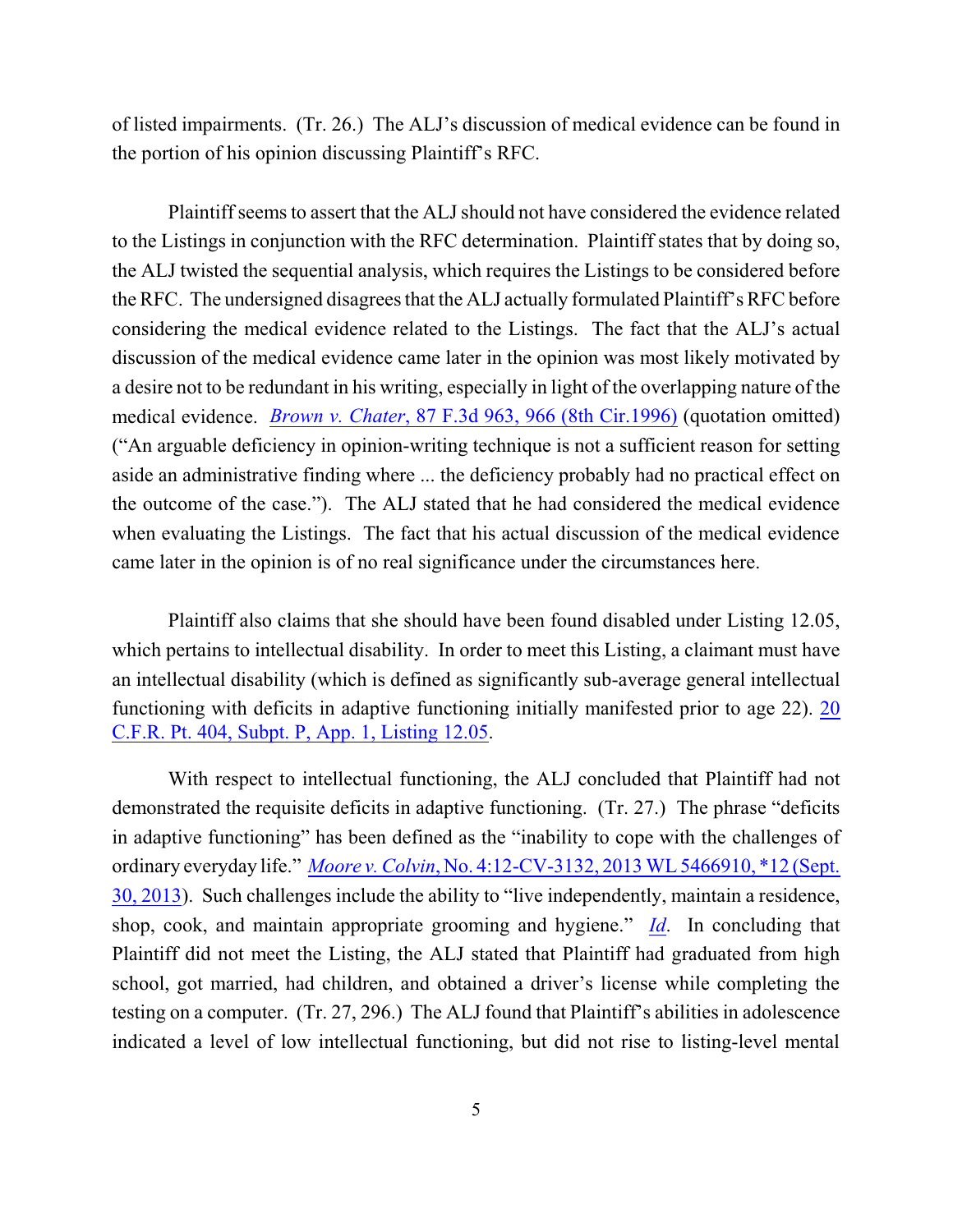retardation. (Tr. 27.) In so finding, the ALJ afforded great weight to the consultative psychological examination performed by David Bousquet, M.Ed. Bousquet diagnosed Plaintiff with borderline intellectual functioning and found that Plaintiff's mental impairment did not meet the diagnostic criteria for mild mental retardation. (Tr. 293, 298.)

Plaintiff testified at the hearing that she was able to take care of her personal hygiene, shower, and dress herself. (Tr. 68.) She also testified that she was able to shop with the use of a motorized cart. (Tr. 69.)

Considering the evidence before the ALJ, the Court finds substantial evidence supports the ALJ's determination that Plaintiff did not possess the requisite deficits in adaptive functioning to meet Listing 12.05. Although there is some evidence in the record that could arguably lead to the opposite conclusion, this is no basis for reversal. *See [Moad,](http://www.westlaw.com/find/default.wl?rs=CLWP3.0&vr=2.0&cite=260+F.3d+887)* [260 F.3d at 890](http://www.westlaw.com/find/default.wl?rs=CLWP3.0&vr=2.0&cite=260+F.3d+887).

#### **2. Credibility Determination**

Plaintiff maintains that the ALJ erred in assessing the credibility of her subjective complaints. To assess a claimant's credibility, the ALJ must consider all of the evidence, including "prior work records and observations by third parties and doctors regarding daily activities, the duration, frequency, and intensity of pain, precipitating and aggravating factors, the dosage, effectiveness, and side effects of medication, and functional restrictions." *Lowe v. Apfel*[, 226 F.3d 969, 971-72 \(8th Cir. 2000\)](http://www.westlaw.com/find/default.wl?rs=CLWP3.0&vr=2.0&cite=226+F.3d+969). "The ALJ may not discount a claimant's complaints solely because they are not fully supported by the objective medical evidence, but the complaints may be discounted based on inconsistencies in the record as a whole." *Id.* [at 972](http://www.westlaw.com/find/default.wl?rs=CLWP3.0&vr=2.0&cite=226+F.3d+972). After reviewing the matter, the Court finds that the ALJ's conclusion that Plaintiff is not fully credible is supported by substantial evidence.

Plaintiff argues that the ALJ did not assess the full range of her restrictions in daily living. Plaintiff claims the ALJ ignored Plaintiff's testimony that she receives assistance with various things, such as cooking, household chores, and grocery shopping. However, the ALJ did cite valid reasons for discounting Plaintiff's credibility. The ALJ noted that Plaintiff's treatment had been limited, she had not seen a neurologist since early 2012, she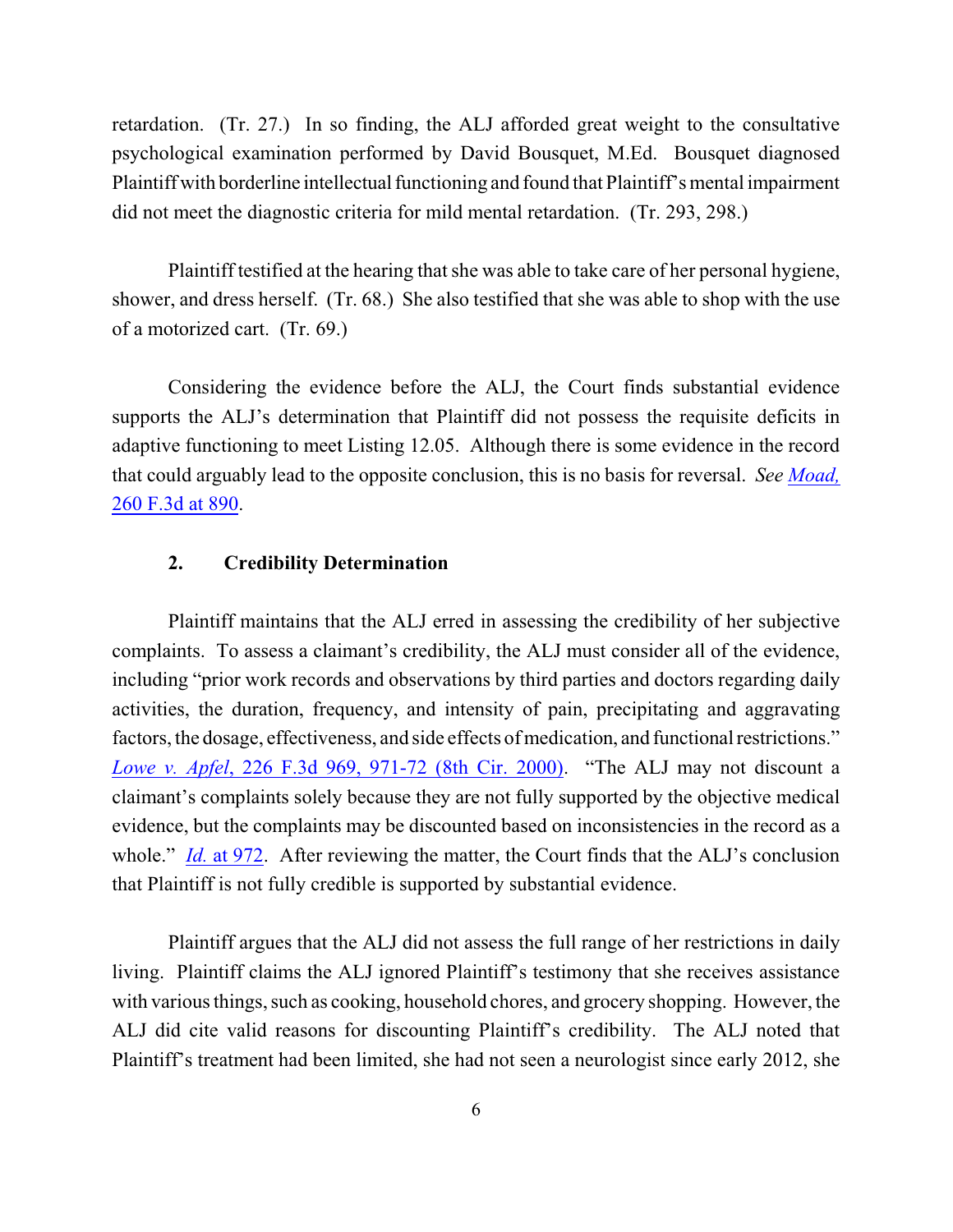had not complied with her neurologist's recommendations (as there was no evidence of physical therapy or assessment by a neuropsychiatrist), and the record contained no mental health treatment. (Tr. 28, 29.) The ALJ also noted Plaintiff's activities of daily living included driving, shopping, eating out, and attending church. (Tr. 29.) Plaintiff also testified that she was able to shop with the assistance of a motorized cart, and was able to take care of her personal hygiene. These are all proper considerations for evaluating a claimant's credibility.

Plaintiff also asserts that the explanations the ALJ provided for diminishing her credibility are not supported by the evidence. In particular, Plaintiff contends that although there are notations in her medical records which indicate that physical therapy and a neuropsychiatrist assessment were part of her treatment plan, there is no evidence that her neurologist ever provided referrals for such treatment. (Tr. 273-74, Tr. 540.) Thus, according to Plaintiff, the ALJ should not have relied upon the absence of such treatment as a basis for rejecting her credibility. The Court finds this argument unpersuasive. Although there is no record of actual referrals, Plaintiff's failure to at least follow-up on her neurologist's recommendations suggests that her conditions are less severe than she claims. Plaintiff's failure to participate in physical therapy is particularly telling given Plaintiff's complaints regarding mobility. *See Gray v. Apfel*[, 192 F.3d 799 \(8th Cir. 1999](https://web2.westlaw.com/find/default.wl?cite=192+F.3d+799&rs=WLW13.10&vr=2.0&rp=%2ffind%2fdefault.wl&utid=3&fn=_top&mt=ReutersNewsUS&sv=Split)) (finding that substantial evidence supported ALJ's determination that the claimant's subjective complaints of pain were not credible where the claimant failed to follow through with suggested rehabilitation treatment); *Guilliams v. Barnhart*[, 393 F.3d 798, 802 \(8th Cir. 2005\)](http://www.westlaw.com/find/default.wl?rs=CLWP3.0&vr=2.0&cite=393+F.3d+798) ("A failure to follow a recommended course of treatment also weighs against a claimant's credibility").

The ALJ is responsible for deciding questions of fact, including the credibility of a claimant's subjective testimony about his or her limitations. *See [Gregg v. Barnhart](http://www.westlaw.com/find/default.wl?rs=CLWP3.0&vr=2.0&cite=354+F.3d+710)*, 354 [F.3d 710, 713 \(8th Cir. 2003\)](http://www.westlaw.com/find/default.wl?rs=CLWP3.0&vr=2.0&cite=354+F.3d+710). "If an ALJ explicitly discredits the claimant's testimony and gives good reason for doing so, we will normally defer to the ALJ's credibility determination." *Id.* [at 714](http://web2.westlaw.com/find/default.wl?fn=_top&rs=WLW11.01&rp=%2ffind%2fdefault.wl&vr=2.0&cite=354+f.3d+710). In this case, the ALJ pointed to substantial evidence in the record supporting his decision to discount Plaintiff's allegations. As such, this Court defers to the ALJ's credibility finding.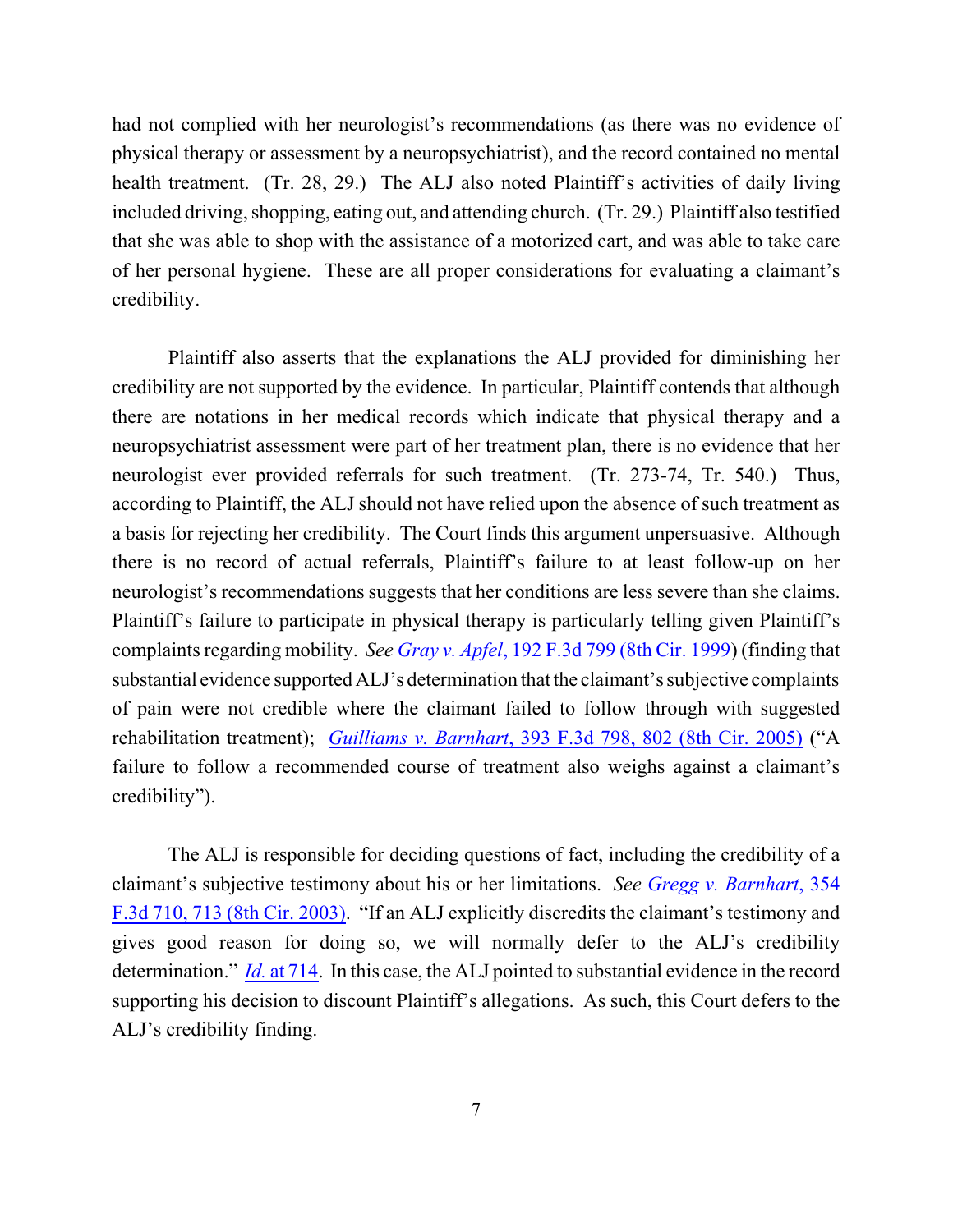#### **3. RFC Assessment & Hypothetical Question**

Plaintiff claims that the ALJ improperly assessed her RFC by failing to give great weight to the opinion of Dr. Tae Jung, Plaintiff's treating physician. "A treating physician's opinion is given controlling weight if it is well-supported by medically acceptable clinical and laboratory diagnostic techniques and is not inconsistent with the other substantial evidence." *Medhaug v. Astrue,* [578 F.3d 805, 815 \(8th Cir. 2009](https://a.next.westlaw.com/Document/I5831a719923311deabded03f2b83b8a4/View/FullText.html?transitionType=UniqueDocItem&contextData=(sc.UserEnteredCitation)&userEnteredCitation=578+f.3d+815#co_pp_sp_506_815)) (quotation omitted). However, a treating physician's opinion "does not automatically control in the face of other credible evidence on the record that detracts from that opinion." *[Heino v. Astrue,](http://www.westlaw.com/find/default.wl?rs=CLWP3.0&vr=2.0&cite=578+F.3d+873)* 578 F.3d [873, 880 \(8th Cir. 2009\)](http://www.westlaw.com/find/default.wl?rs=CLWP3.0&vr=2.0&cite=578+F.3d+873). "An ALJ may credit other medical evaluations over that of the treating physician when such other assessments are supported by better or more thorough medical evidence." *[Id](https://a.next.westlaw.com/Document/I8dd9033a930611de8bf6cd8525c41437/View/FullText.html?transitionType=UniqueDocItem&contextData=(sc.Default)&userEnteredCitation=578+f.3d+880#co_pp_sp_506_880)*. (quotation omitted).

The ALJ found that Dr. Jung's opinion was only entitled to partial weight. The ALJ accepted Dr. Jung's opinion that Plaintiff had worsening myelopathy with a poor prognosis, could lift 10 pounds occasionally, sit for eight hours, had no handling or fingering limitations, and would require the use of a walker. (Tr. 29.) However, the ALJ rejected Dr. Jung's opinion insofar as it indicated that Plaintiff could only stand/walk for one hour in an eight hour work day, would need to take breaks, and would be absent from work more than four times a month due to physical impairments. (*Id*.) The ALJ determined that those limitations were not supported by the evidence and appeared to be based on Plaintiff's subjective complaints, rather than objective findings. (*Id*.)

The record supports the ALJ's decision to give only partial weight to Dr. Jung's assessment. As noted in the ALJ's opinion, Plaintiff's neurological testing had generally been normal. Although a neurological examination in 2011 showed decreased sensation, weakness, and an abnormal gait, Plaintiff had mostly 5/5 strength in her extremities. (Tr. 256.) Further, an examination in 2012 showed a narrow gait, but muscle testing was 5/5, sensation was intact, and Plaintiff was able to lift herself from a seated to standing position without the use of her arms. (Tr. 28, 539.) In January, 2012, Plaintiff's neurologist witnessed Plaintiff fall, but stated in his notes that the fall appeared "very non-organic in nature." (Tr. 540.)